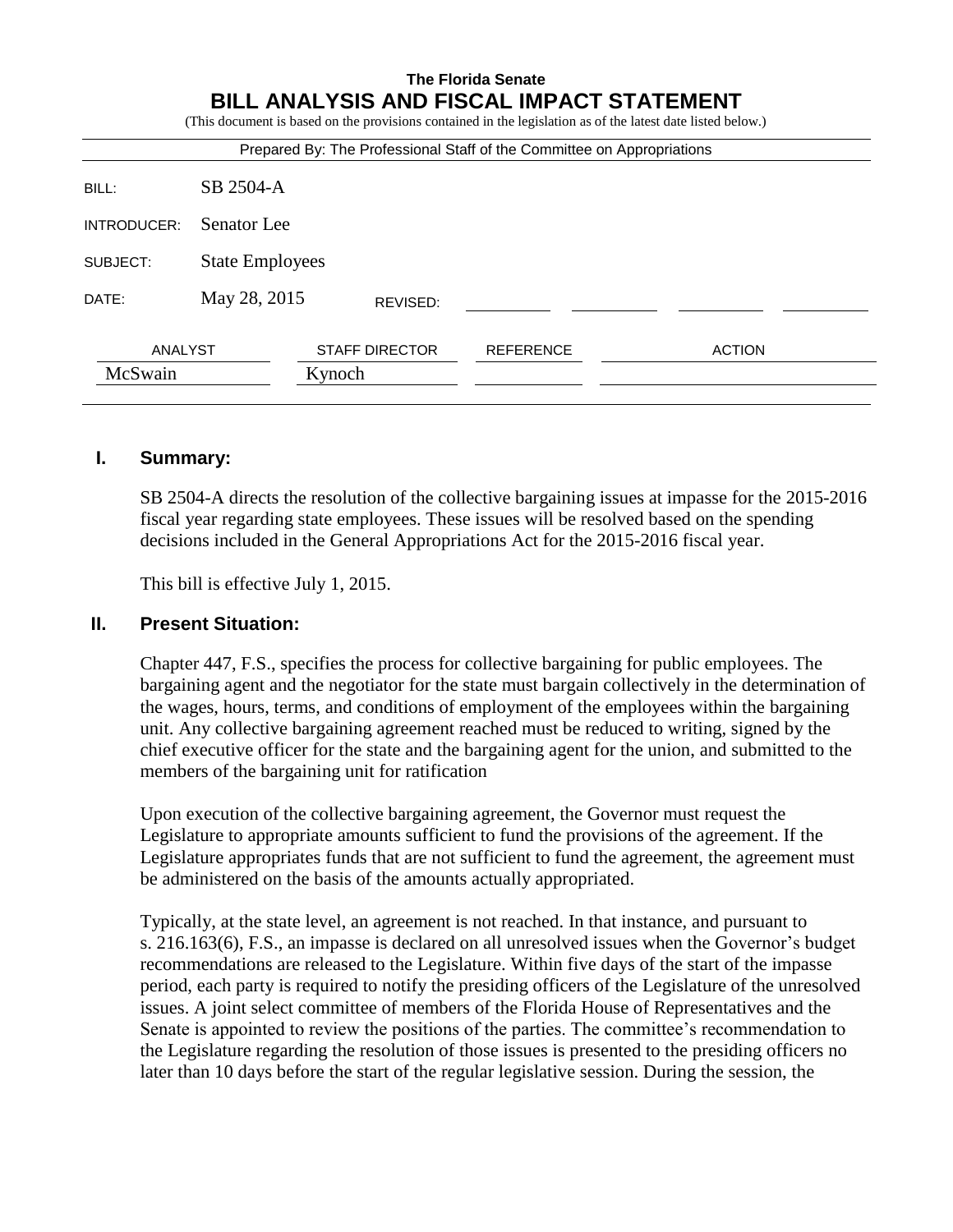Following the resolution of the impasse issues, the parties are required to reduce to writing an agreement that includes those issues agreed to by the parties as well as those issues resolved by the Legislature. The agreement must be signed by the chief executive officer and the bargaining agent and then presented to the members of the bargaining unit for ratification.

If the members ratify the agreement, all the provisions of the agreement take effect. If the members do not ratify the agreement, the issues resolved by the Legislature take effect for the first fiscal year which was the subject of the negotiations.

The certified bargaining units for state employees and the respective bargaining agents include:

- **American Federation of State, County and Municipal Employees, Council 79.** 
	- o Administrative and Clerical Unit.
	- o Operational Services Unit.
	- o Human Services Unit.
	- o Professional Unit.
- **Florida Nurses Association.**
	- o Professional Health Care Unit.
- **Police Benevolent Association.**
	- o Special Agent Unit.
	- o Law Enforcement Unit.
	- o Lottery Law Enforcement Unit.
	- o Florida Highway Patrol Unit.
- **Teamsters Local Unit No. 2011.**
	- o Security Services Unit.
- **Florida State Fire Service Association.** o Fire Service Unit.
- **Federation of Physicians and Dentists.**
	- o Supervisory Nonprofessional Unit.
	- o Physicians Unit.
	- o State Employees Attorneys Guild.
- **Federation of Public Employees.**
	- o Lottery Administrative and Support Unit.

#### **III. Effect of Proposed Changes:**

**Section 1** provides that all collective bargaining issues at impasse for the 2015-2016 fiscal year regarding state employees will be resolved pursuant to the spending decisions contained in the General Appropriations Act for the 2015-2016 fiscal year.

**Section 2** provides an effective date of July 1, 2015.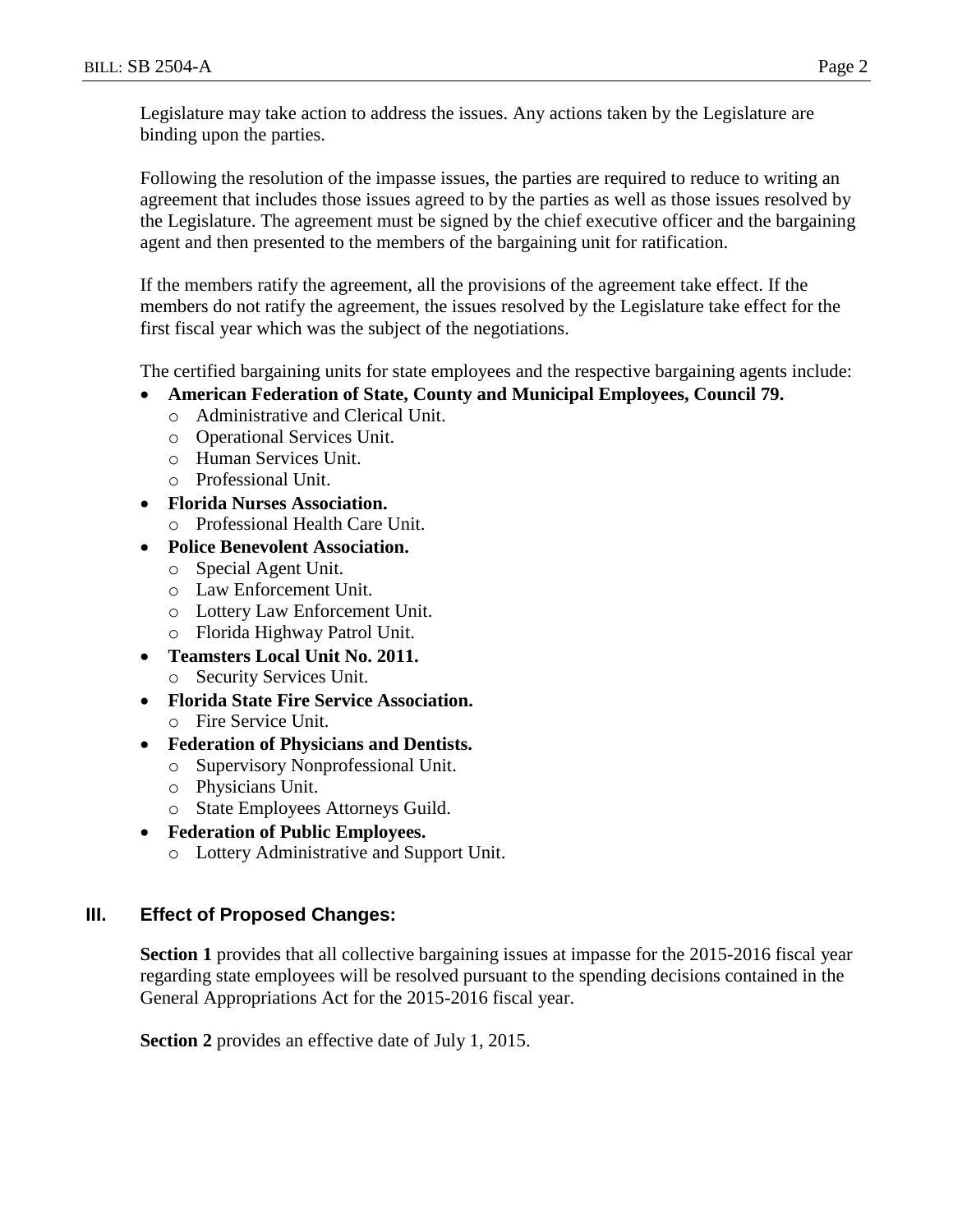## **IV. Constitutional Issues:**

A. Municipality/County Mandates Restrictions:

None.

B. Public Records/Open Meetings Issues:

None.

C. Trust Funds Restrictions:

None.

## **V. Fiscal Impact Statement:**

A. Tax/Fee Issues:

None.

B. Private Sector Impact:

None.

C. Government Sector Impact:

None.

# **VI. Technical Deficiencies:**

None.

## **VII. Related Issues:**

None.

## **VIII. Statutes Affected:**

This bill creates an undesignated section of Florida law.

## **IX. Additional Information:**

A. Committee Substitute – Statement of Changes: (Summarizing differences between the Committee Substitute and the prior version of the bill.)

None.

B. Amendments:

None.